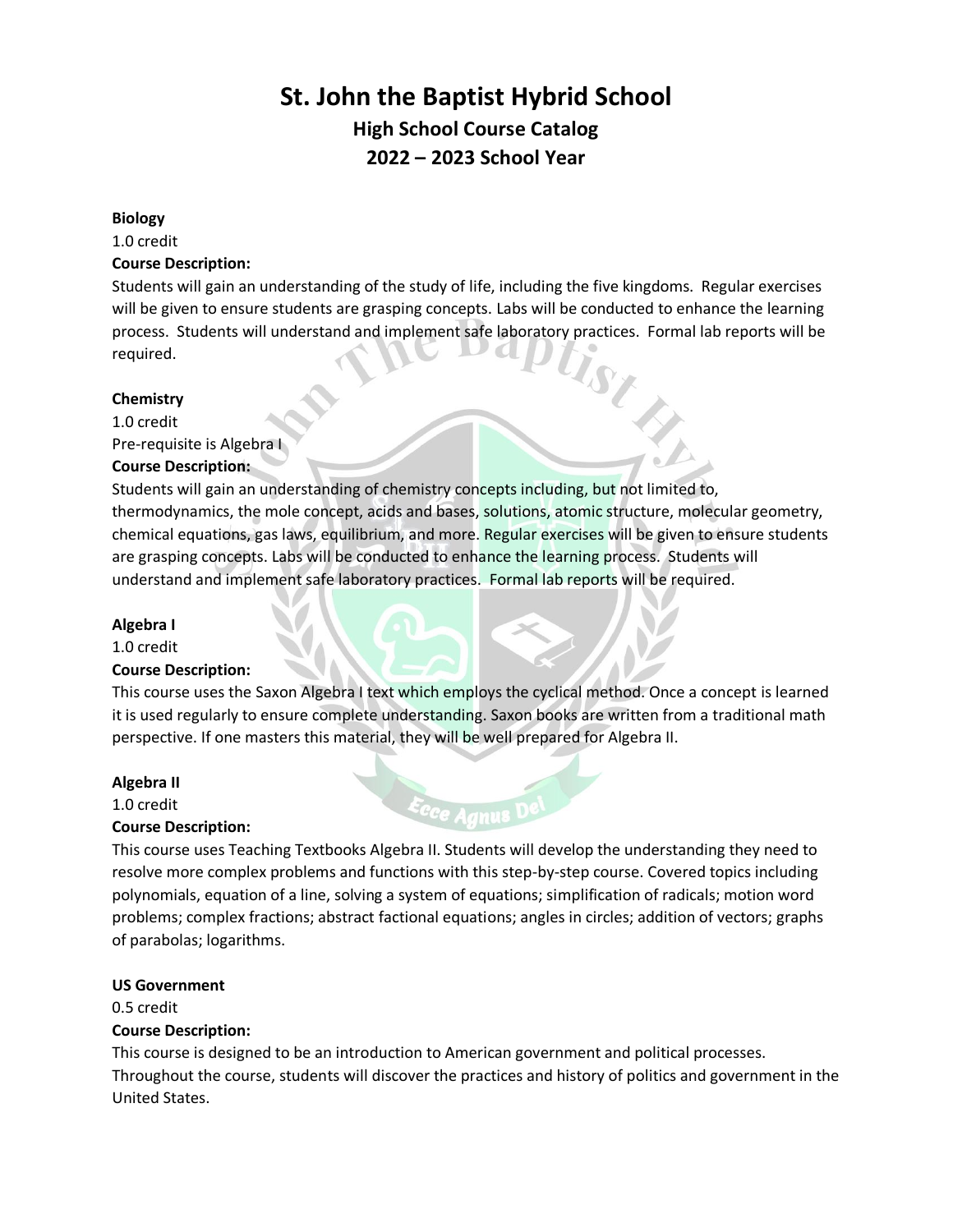## **Economics**

0.5 credit

#### **Course Description:**

This course includes the study of how individuals, businesses, and governments make decisions about the allocation of resources. The five basic concepts required for Georgia high school credit include: fundamental concepts, microeconomics, macroeconomics, international economics, and personal finance. Each of these will be covered in detail throughout the course.

## **World History and World Literature**

#### 2.0 Credits

## **Course Description:**

This course provides an overview of history from ancient times to the present day including early peoples and civilizations, the Early Church, the Middle Ages, the Reformation and Counterreformation, Imperialism, the French Revolution, Communism, and conflicts in the modern era. Geographical regions studied will include Greece, Rome, Europe, China, Japan, Korea, Russia, South America, and Africa. Learning about history is elevated when students can immerse themselves in the culture and time period by reading literature that reflects and coincides with the history in their textbook. Therefore, this particular class is a two-credit course as it covers both World History and World Literature. Students will read novels, engage in research, and explore informational resources in addition to learning from class lectures. Students will present research through projects, engage in debates, write short essays, and research & write longer papers to demonstrate their knowledge and understanding. This class can be taken 9th – 12th grade as the reading list choices are at three different levels.

#### **English 9 and 10**

1.0 credit

## **Course Description:**

This course satisfies the requirement for 9th grade Literature and Composition but is also appropriate for 10th grade students. Multiple classical novels are assigned throughout the course. Students will write routinely and produce clear and coherent writing in which the development, organization, and style are appropriate to the task and purpose. Students will also develop and strengthen writing by incorporating dress-ups, sentence openers, and decorations from the Institute for Excellence in Writing textbook into their writing assignments.

<sup>c</sup>ce Agnus <sup>D</sup>

#### **British Literature**

1.0 credit

## **Course Description:**

This course will take students on a journey through classic British literature such as Beowulf, Macbeth, Emma, and Pygmalion. Students will analyze how complex characters develop over the course of a text, interact with other characters, and advance the plot or develop the theme by participating in class discussion and completing projects based on assigned reading material. Students will write arguments to support claims in an analysis of texts, using valid reasoning and relevant and sufficient evidence.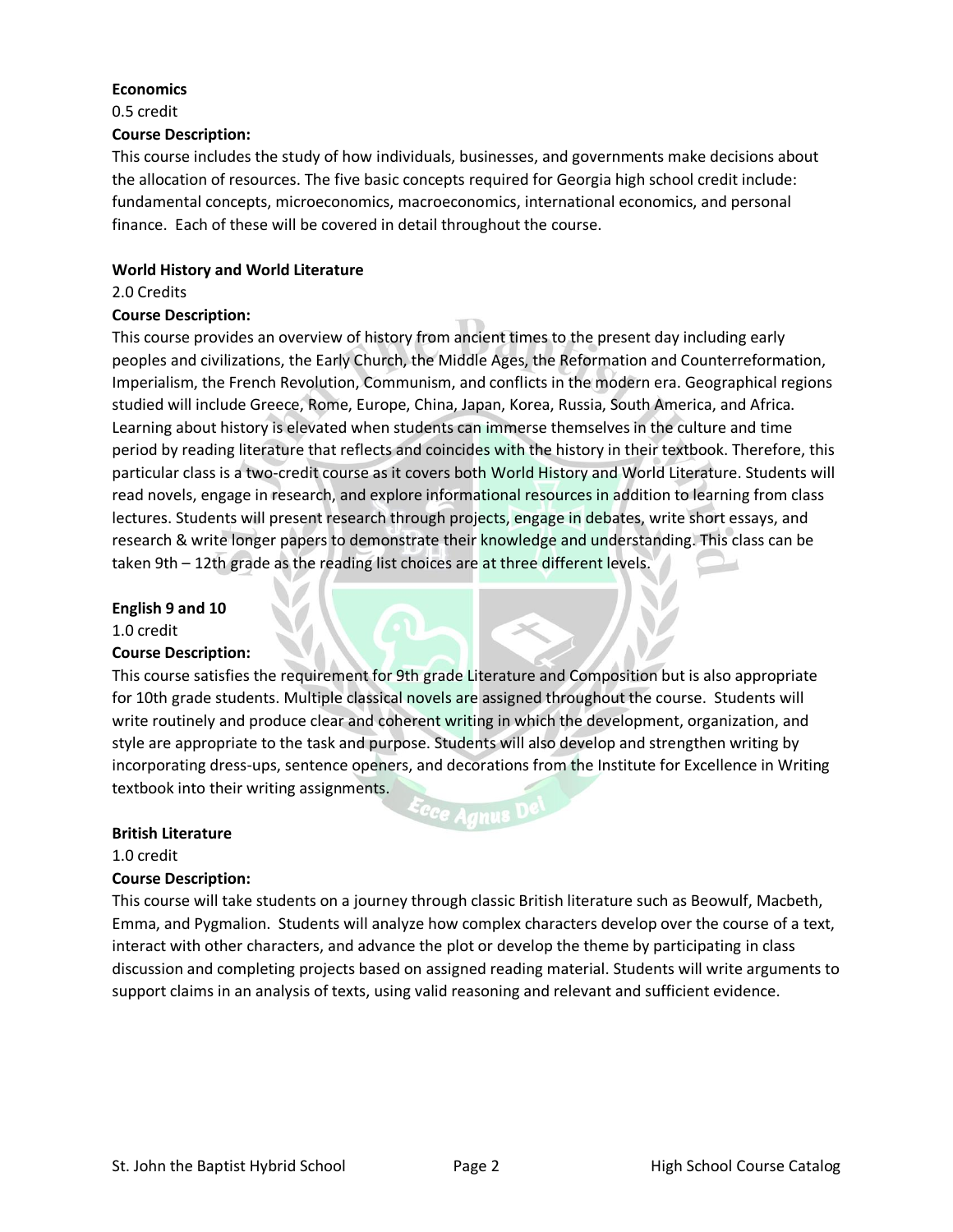#### **Physical Education**

1.0 credit

## **Course Description:**

Physical Education classes are designed to practice and develop skills in activities that will help students maintain fitness throughout their life. Early in the fall students will focus on fitness activities that concentrate on different areas of the body – lower body, upper body, flexibility, cardiovascular health, and endurance. Throughout the classes, we will also dive into different sports or variants of sports to apply these skills practically. Students will also work together in some of our activities to foster teamwork, camaraderie, and to build individual skills in a group setting. We will explore fitness activities designed to improve all areas of fitness. Our goal is that by the end of the year, students will improve not only their fitness levels, but their understanding of how to strengthen different areas in their own personal fitness. Students will be introduced to life-long activities designed to increase their likelihood of exercising in the future. Students will understand the benefits that regular exercise can provide for a person's mental, physical, and social health.

#### **Health**

0.5 Credits

## **Course Description:**

Students will gain an understanding of staying healthy through proper diet, exercise, and personal hygiene. Students will learn how to prevent disease and administer first aid. This health class encourages students to view medical topics from a Christian worldview. Biblical discernment is encouraged as it applies to health regarding suicide, abortion, euthanasia, and organ donation. Anatomy and physiology will be reviewed as it pertains to maintaining a healthy body.

#### **American Sign Language II**

1.0 credit Pre-requisite ASL I **Course Description:**

This course continues the study of American Sign Language and is intended to be taken after our ASL I course . Students will continue to comprehend signs and develop signing skills of ASL. Extracurricular activities throughout the year are designed to increase understanding of ASL. This course meets weekly and requires purchase of a separate online program.

## **Music Theory**

0.5 credits

## **Course Description:**

This course will introduce students to basic concepts of music theory. Students will learn multiple subjects including music notation, scale structures, patterns in music, proper terms, rhythms, and some advanced theories towards the end of the course. This course is appropriate for high school age students, and NO musical experience is needed.

## **Art**

0.5 credits

## **Course Description:**

Students explore art through project-based activities. Projects will employ various techniques to expose students to different types of art.